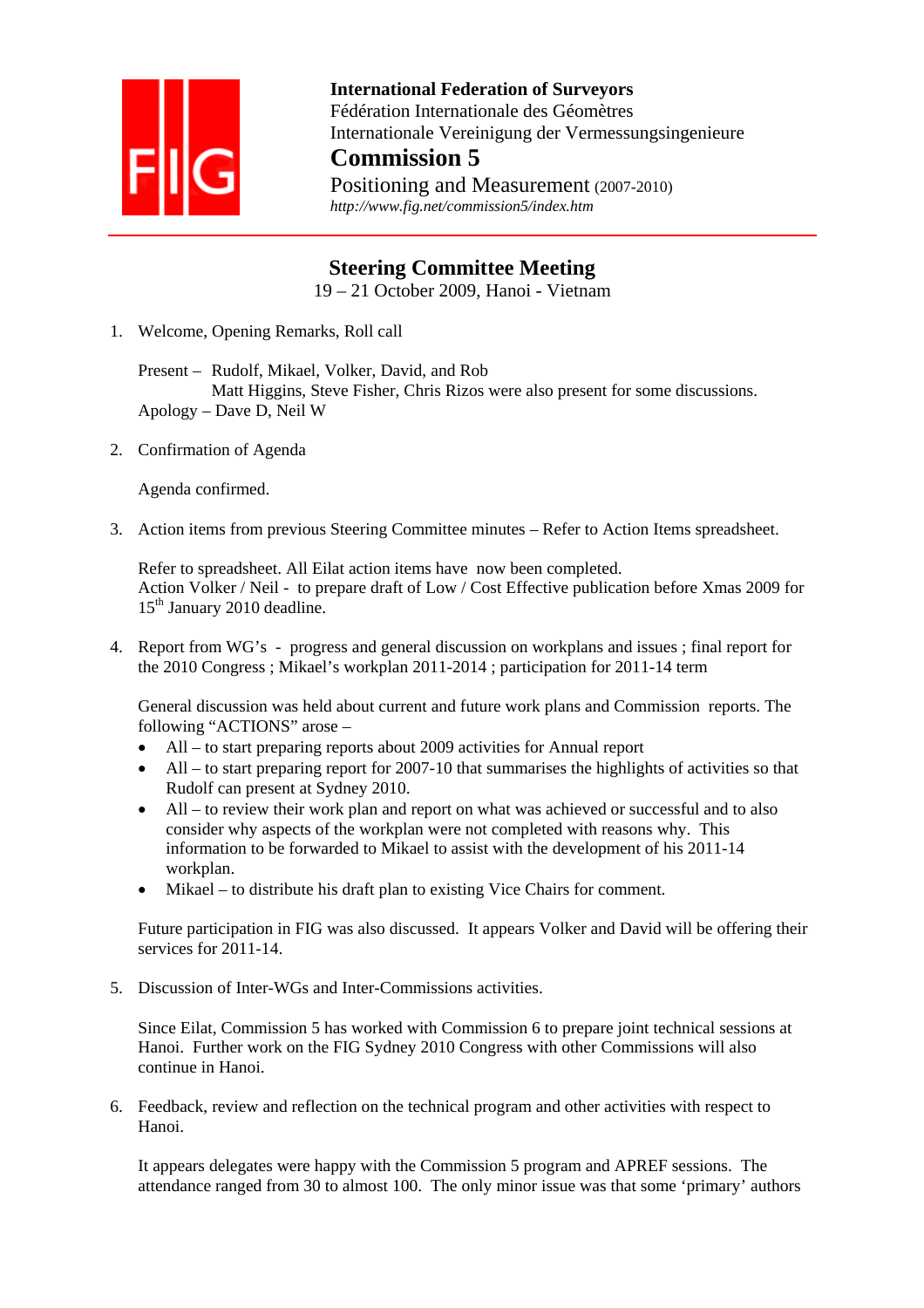had more than one paper thus there was some issues with programming. Also it was noted that there was not many geodetic type papers from the Vietnamese.

7. Report on ACCO and Council

Mikael / Rudolf attended ACCO and Rob assisted with FIG2010 Sydney Technical program Issues of significance for Commission 5

- Louise Friis-Hansen has been appointed as Personal Assistant to FIG General Manager John Neel. It was highlighted that they are not surveyors and thus will not be able to assist with surveying issues.
- Peer Review System FIG 2010 Sydney
	- o Commission 5 has 18 papers to review out of 125 (Comm  $6 14$ , Comm  $7 19$ )
	- o Challenges not enough reviewers ; too many papers ; not enough people in FIG Office to assist ; authors not respecting the rules ie deadlines, not following templates ; special treatment is being expected
	- o Need more reviewers ; more understanding of the process ; more time ; maybe only one paper per author can be peer reviewed
	- o Rudolf will need to produce a document of the PRS that will be suitable for the web and allow users to better understand the process.
- David Martin is now the new Chair of the FIG Standards Network. Ian Greeenway also suggested that each Commission consider selecting someone from their Commission to be part of this group.
- FIG Grants specific grants will require proposals as per normal. Commission Chairs will need to acquit their yearly grants by using the FIG template thus assist with the 'audit' process. Chairs should consider using these grants available to them and could develop a budget for these monies that detail their full term. Iain Greenway will be reviewing this aspect of the FIG policy.
- Information, communication and dissemination of information FIG Office will do the e-Newsletter and the "admin" associated with it however the responsibility for content and its sensitivity must be remain with the Commission. This also applies to other reports / info that will be disseminated.
- FIG publications drafts of FIG Commission reports must be submitted by Xmas 2009. Drafts of new publication must be submitted to FIG Office before  $15<sup>th</sup>$  January 2010 if they are to be released for Sydney 2010. Rudolf – to ask Vice Chairs if there are any Commission 5 publications.
- FIG2010 Currently 766 abstracts, program to be developed at second ACCO meeting (Sunday) and each Commission to submit a proposal before  $29<sup>th</sup>$  October 2009.
- Other business Chairs were asked to consider future Task Forces and roles for the Young Surveyors network ie attend ACCO? workplan?
- 8. FIG Liaisons update and future– ie with UN, IAG, ION, ISPRS. Includes reports on events with sister organisations, attendance to conferences (ie Mikael's / Rob's attendance to IAG, IAG Liaison Document, Matts attendance to UN GNSS ICG - St Petersberg and InterGeo), new opportunities / liaisons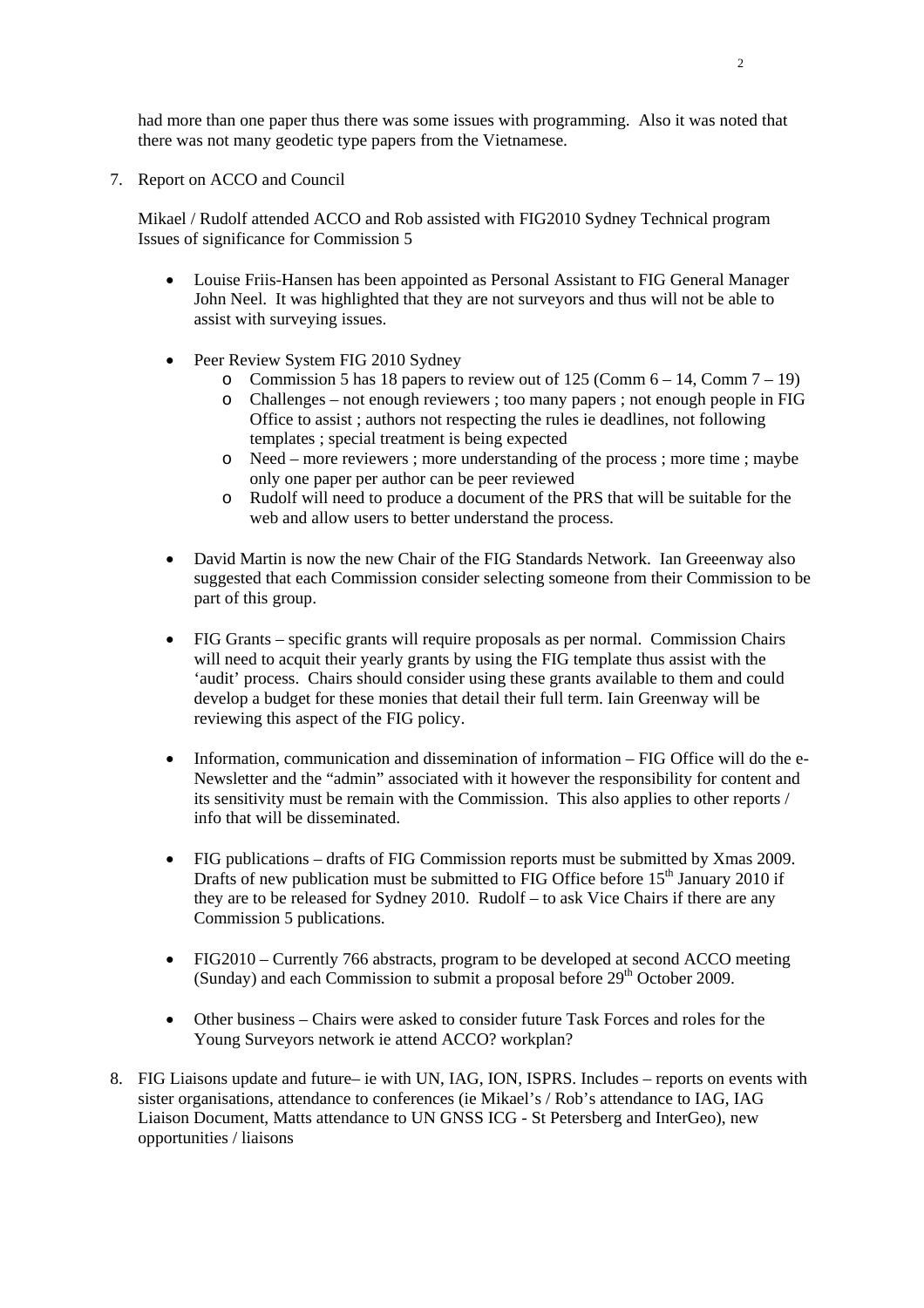Mikael / Rob IAG Buenos Aires – Refer to report on website. Also several brief discussions about the IAG/FIG document were held.

ACTION - It was decided the current documents be archived and for Mikael / Rob to prepare a project template that has several major headings emphasising which Commissions and people are involved, joint events, outcomes, future workings etc.

ACTION - Matt UN GNSS ICG – Matt advised that he has completed his report but it will need to be ratified by the ICG before being circulated.

ACTION - Rudolf InterGeo – Rudolf will supply a short report.

Also there has been progress and development of the APREF project with IAG and PCGIAP. The most recent co-operation on to this project has resulted in several technical sessions at Hanoi and it is expected this will continue as APREF gets re-established.

In Hanoi, the Steering Committee also meet with Ms Sharafat Gadimova from Space Applications Section – UNOOSA and discussed possible future liaisons.

9. Website upgrade – general discussion on proposals.

Action – All to review / update their main webpages ASAP and send changes to Louise at the FIG Office.

10. Activities for future FIG symposiums – primarily technical sessions / workshops / forums for 2010 Congress in Sydney.

Rob / Rudolf / Mikael – reported that they had completed a first pass of the Commission's technical program for Sydney. Some of proposed details are as follows –

- 10 rooms will be available, 4 rooms for "flash"
- 8 parallel sessions
- 5 papers / session
- At least one "flash" session per Commission
- 10 presentations per "flash" session
- Approximately 800 abstracts submitted (a quarter were Commission 5)

General discussion occurred about how papers were to be selected and the possible format of the Commission 5's program. Some of the criteria discussed were –

- only one paper per primary author however two would be permitted if one was related to the author's professional activities and the other was relating to Commission work. Note we may need to contact the author and ask which paper they prefer to keep.
- peer review papers cannot be "flash" presentations and should be given a higher priority
- due to the number of abstracts some paper presentations will need to be proposed as "flash" presentations
- papers must relate to current work plan
- joint sessions with other Commissions should be considered
- consider and nominate priority sessions to ensure there are no major "clashes" and also indicate which timeslot in the program you would like this session.
- consider creating special sessions and use abstracts that have been submitted or may require an invited presentation – ie GGOS, APREF, GNSS Standards / Calibration
- nominate key speakers / presentations for each session
- first proposal to Markku must be ready by 29th October 2009